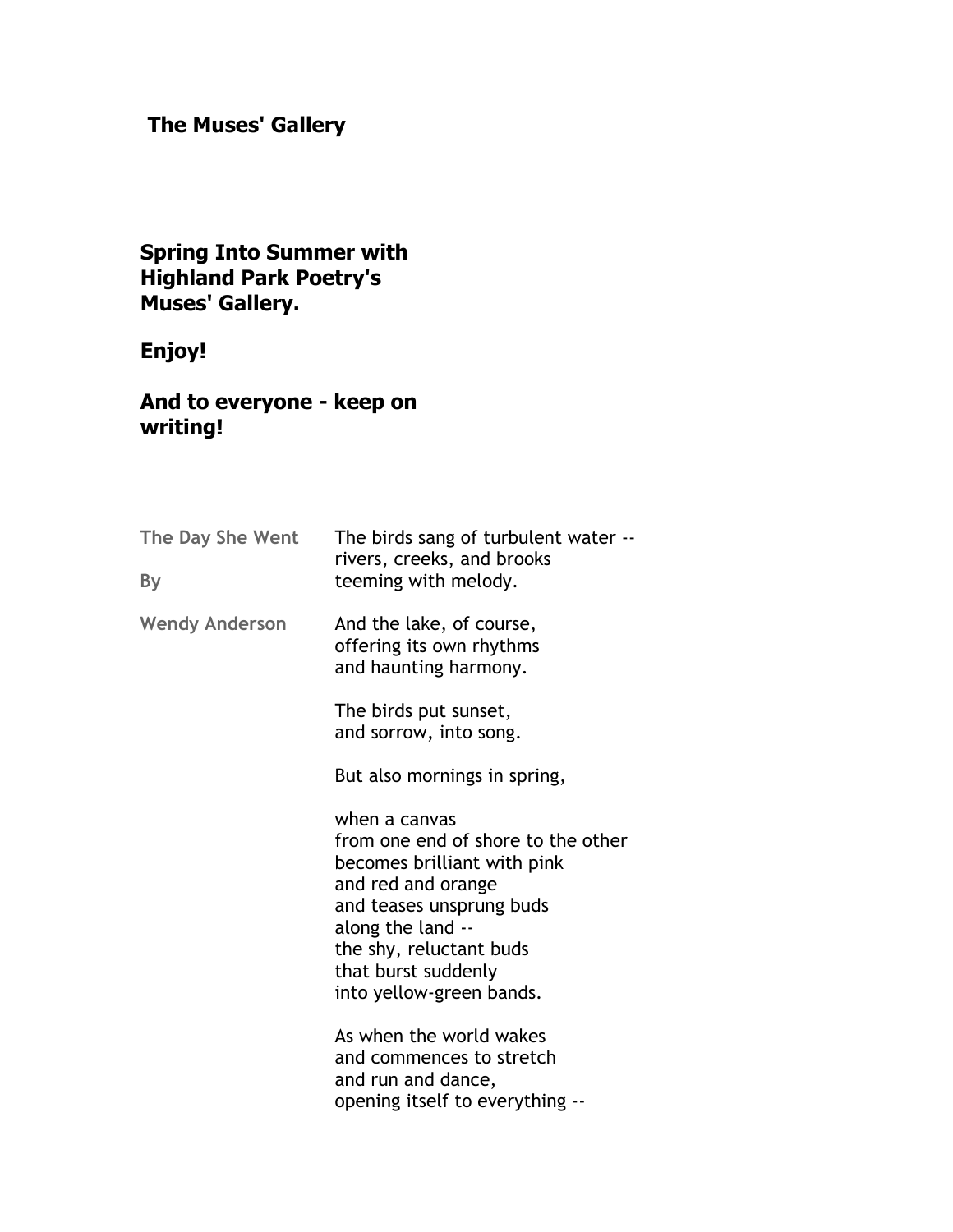to everything - the way a sister and a grandma and a mom sprays kisses as she paddles out, sending a soft essence of herself heavenward and a hopeful grace showers her children, still busy building castles and digging toes into the mysterious sand



Miranda Dotson, Photographer

| <b>Water Lilies</b> | Shapeless mounds filled<br>with shadows<br>float motionless on silent ponds,                  |
|---------------------|-----------------------------------------------------------------------------------------------|
| By                  |                                                                                               |
| Susan B. Auld       | until morning drinks the darkness<br>and water lilies raise hopeful faces<br>toward sunlight. |
|                     | Each morning at the pond<br>I watch the day begin,<br>the lilies open.                        |

I've seen variations of this scene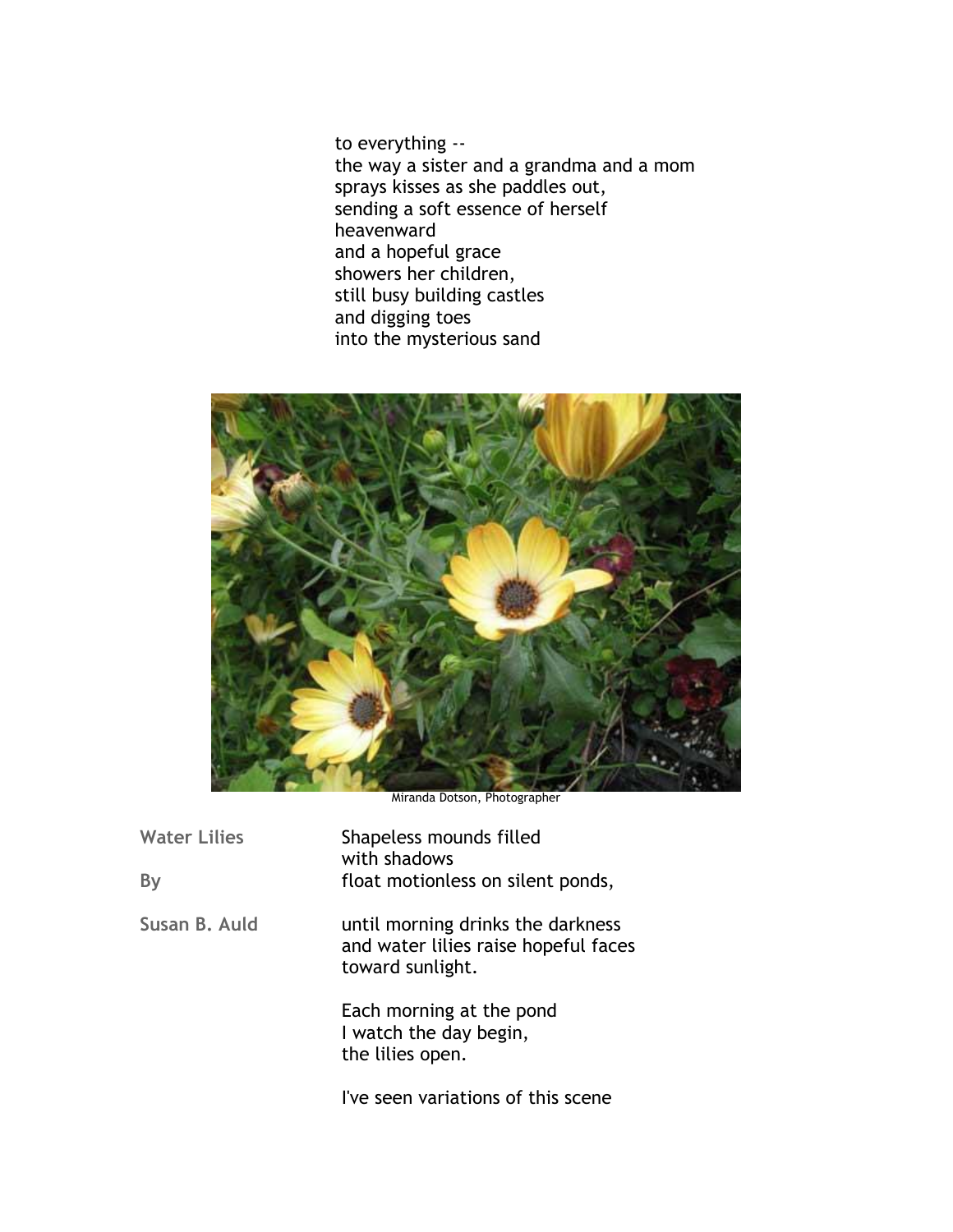by oceans, streams, lakes. I've seen variations of this scene in my garden:

morning always arrives morning always brings clarity,

And, I always raise my face toward the sun.



Gail Goepfert, Photographer

my old school... stillness of the

**1 Haiku and 3 Senryu** 

**By** 

merry-go-round

**Charlotte Digregorio** 

my school chum... still smiling ingenuously at fifty-nine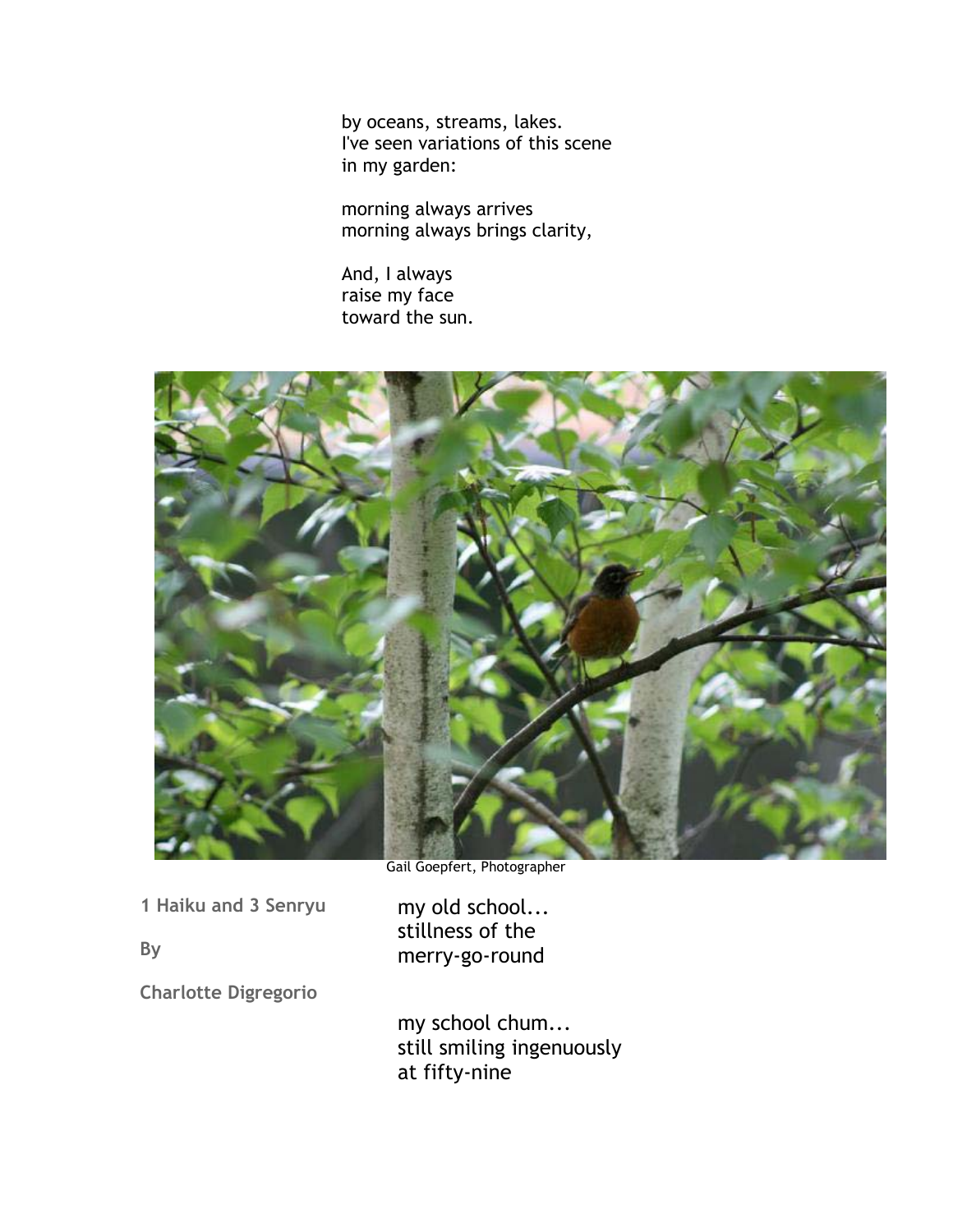weeding again... the garter snake the new neighbor

postman arrives... in my palm i weigh the reply



Gail Goepfert, Photographer

**Bright** 

**By** 

**William Vollrath** 

The little flower reached up through the dirt only to be burned by the brilliance of the sun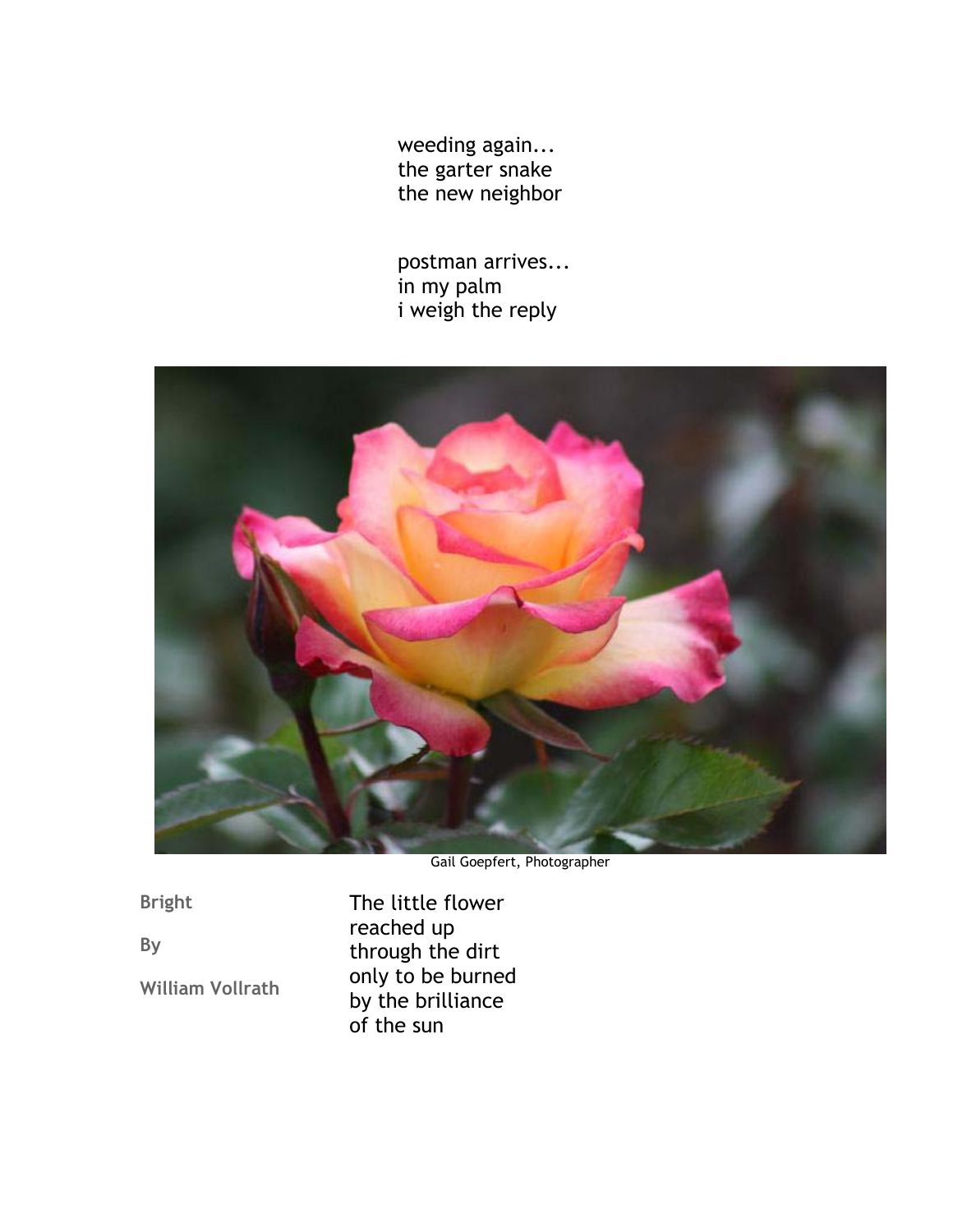

Miranda Dotson, Photographer

**the driver by j a laporte** bus driver guides us through a 3-D panoramic movie the characters inside take their seats there are no scripts and yet... characters develop connections are made real people emerge until their destination in life appears to be ending the bus stops the transfer point where... the real the real story begins where it ends the bus seems to float old friends appear and the movie on the bus is one we haven't seen before and connections are made connections are made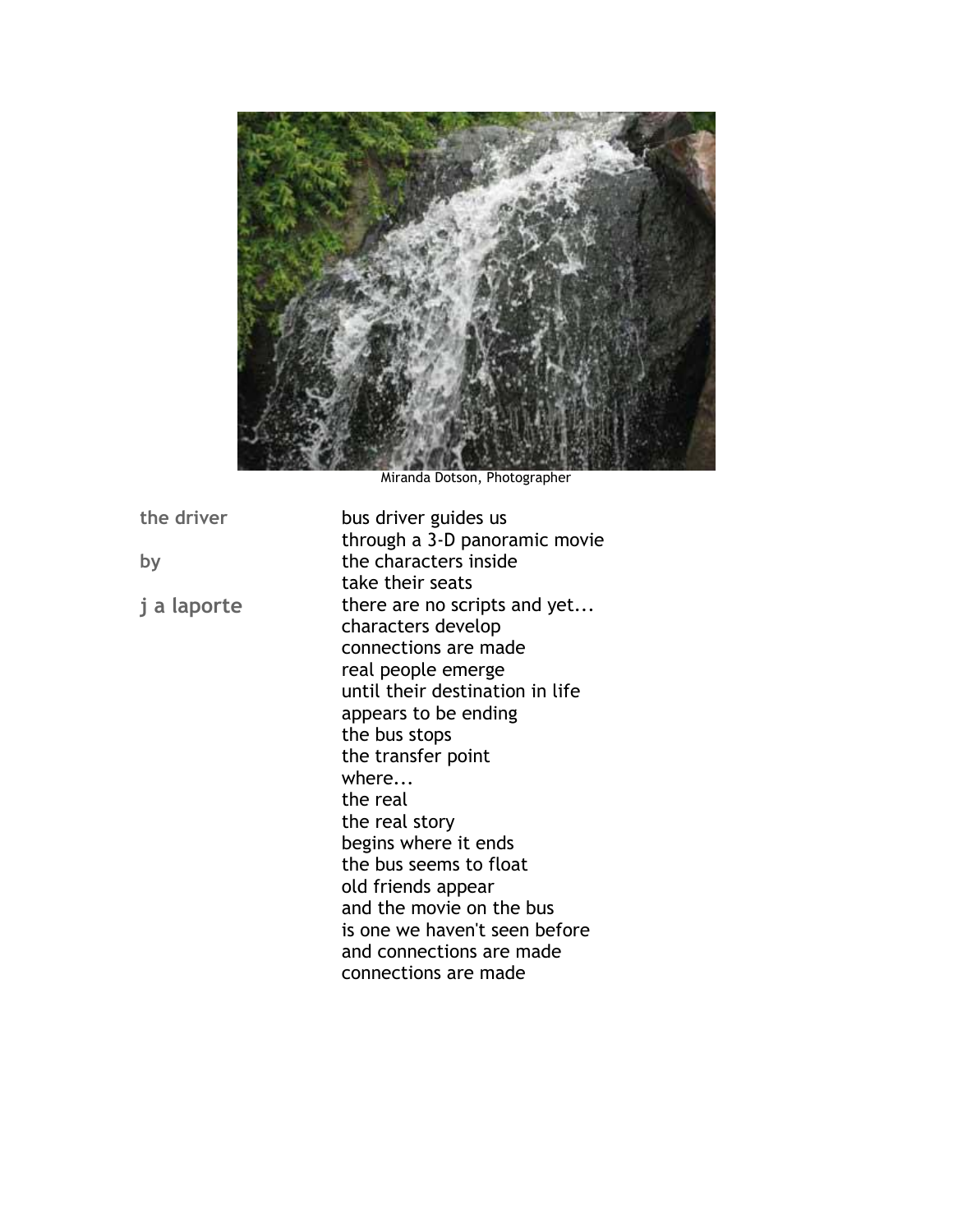

Gail Goepfert, Photographer

| <b>Patience Is Coldness</b> | Leveled out in the distance                                        |
|-----------------------------|--------------------------------------------------------------------|
|                             | As smart as dumb                                                   |
| <b>By</b>                   | Quiets the mind begun in melody                                    |
|                             | Onward and upward                                                  |
|                             | The beat hear it in the center lane                                |
| <b>Jason Shimberg</b>       | The quiet market juts out into the prism there is no cross traffic |
|                             | The barricades leave this lane adjunct with people,                |
|                             | farmers                                                            |
|                             | the tip toes all around                                            |
|                             | good food today                                                    |
|                             | we pray                                                            |
|                             | the divider is lines of the mind going even with streaks           |
|                             | make noise like a mouse                                            |
|                             | the turning and yearning this day is almost eve                    |
|                             | time is running down the cheek of one of the merry                 |
|                             | and we sell ripe apricots                                          |
|                             | we sell cherry sun block                                           |
|                             | I make my powerful surge of attrition                              |
|                             | I make long strides                                                |
|                             | As the moon lets in a little path of exhilaration                  |
|                             | The dust settles                                                   |
|                             | Fingers go through pockets with folds                              |
|                             | Finding silver is a game                                           |
|                             |                                                                    |
|                             | Lacking a marker                                                   |
|                             | The only noise making waves are the splashes of sea that beckon    |
|                             | swim with me                                                       |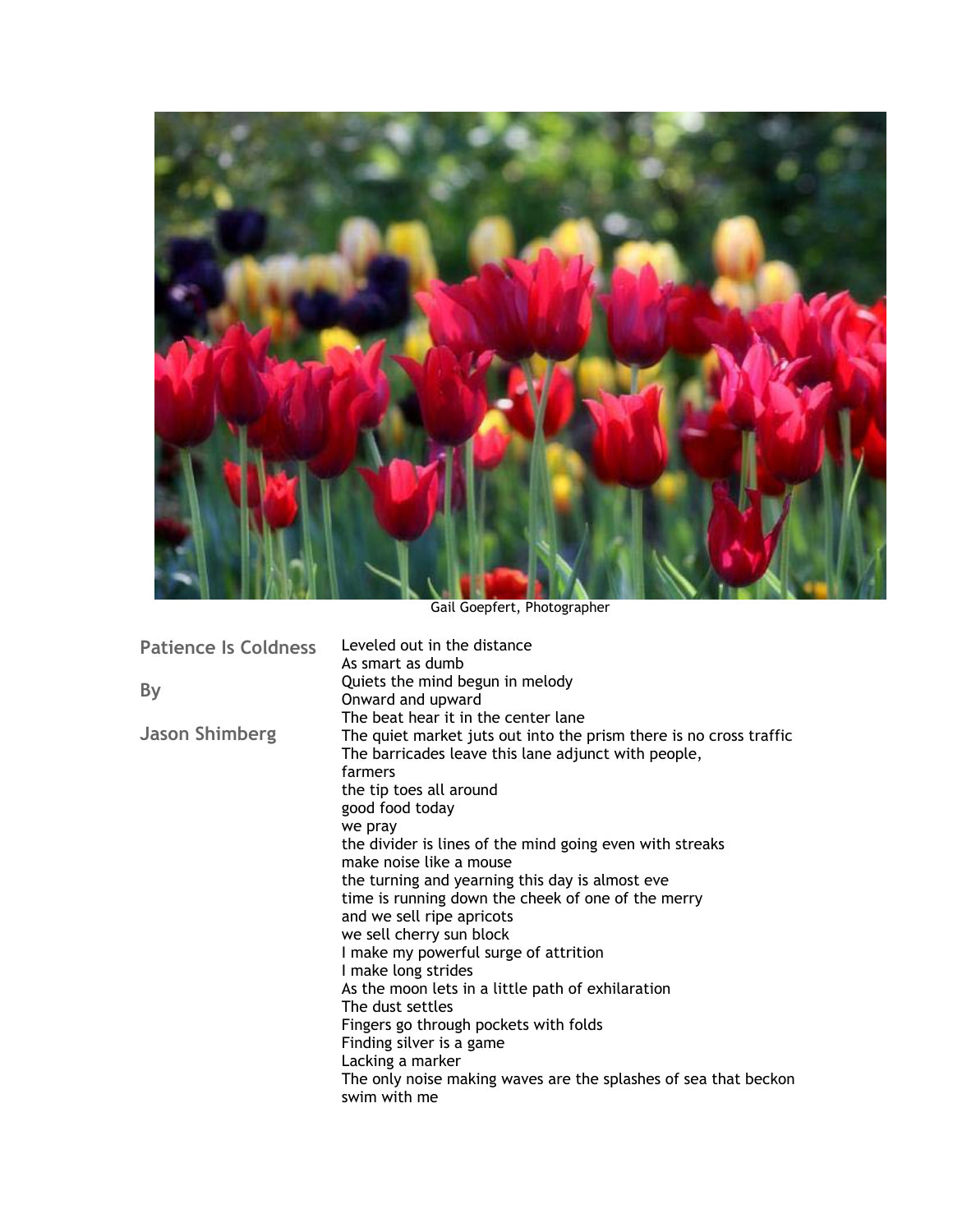Boom boom in the afternoon A loon, a gull watching leering out into a stone's throw away from freedom. Patience is coldness



Miranda Dotson, Photographer

**The Senior** 

**By** 

**S. Sandra Phillips** 

I feel like a ghost I used to run this place. I still could; Better than all these strangers do now. I feel like a ghost.

Most of the time I am not seen When someone is aware of my presence, They try to ignore me As they would a ghost. I am an interloper from the past.

They sit around and talk Too much About inconsequentials and such While I work Like a ghost. But I am not a ghost I have not faded away It is they who have grown brighter And made me a shadow In this brittle, fickle world.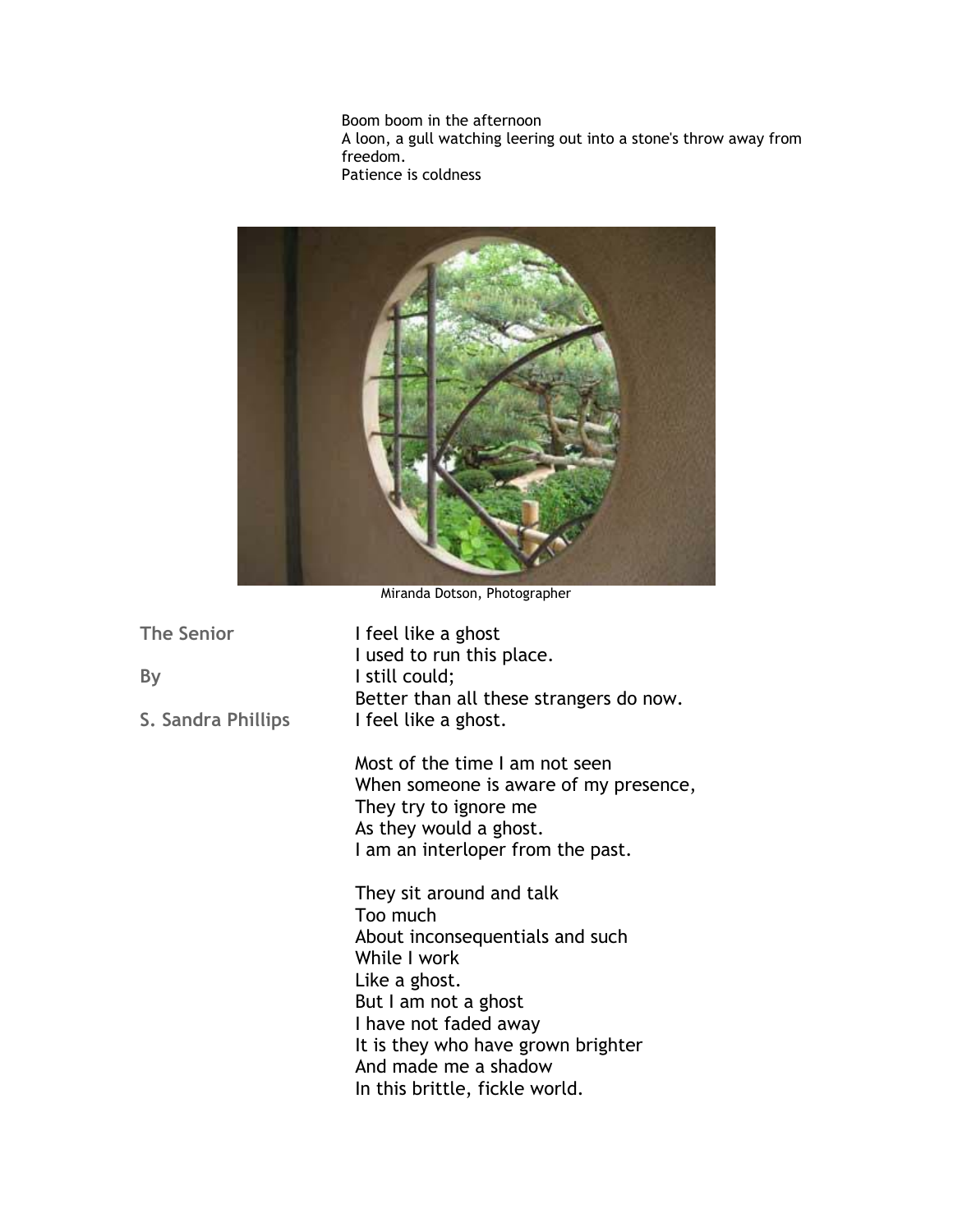I feel like a ghost I must leave this old workplace There must be some other space Which I can haunt And not feel haunted.



Miranda Dotson, Photographer

| <b>Paysage</b><br>By | Take me to the beach where the air is music<br>the place for our bodies<br>to be at large<br>nights |
|----------------------|-----------------------------------------------------------------------------------------------------|
| Stella Radulescu     | and days then more<br>a minute<br>a second the full range<br>of things                              |
|                      | Keep me as I am<br>dozing on warm sand mouth open                                                   |
|                      | you can call me                                                                                     |
|                      | eternal                                                                                             |
|                      | $\star$                                                                                             |
|                      | The lobster keeps up with his hunger<br>digging the sea                                             |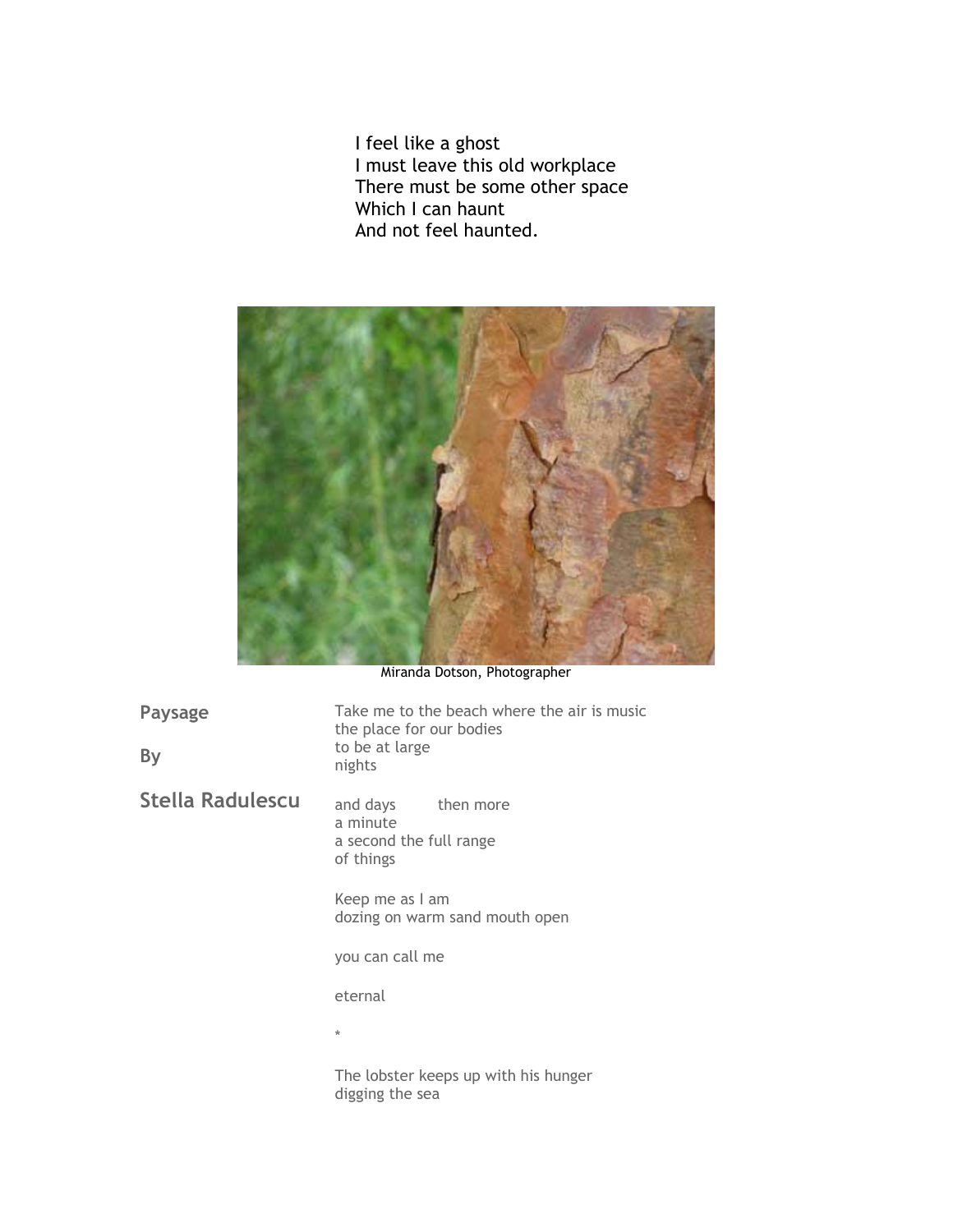Dali in the air

Me too I found the word for *sadness* and the word for *joy* they are right as I said happy in their flesh

More or less

Let me start again



Gail Goepfert, Photographer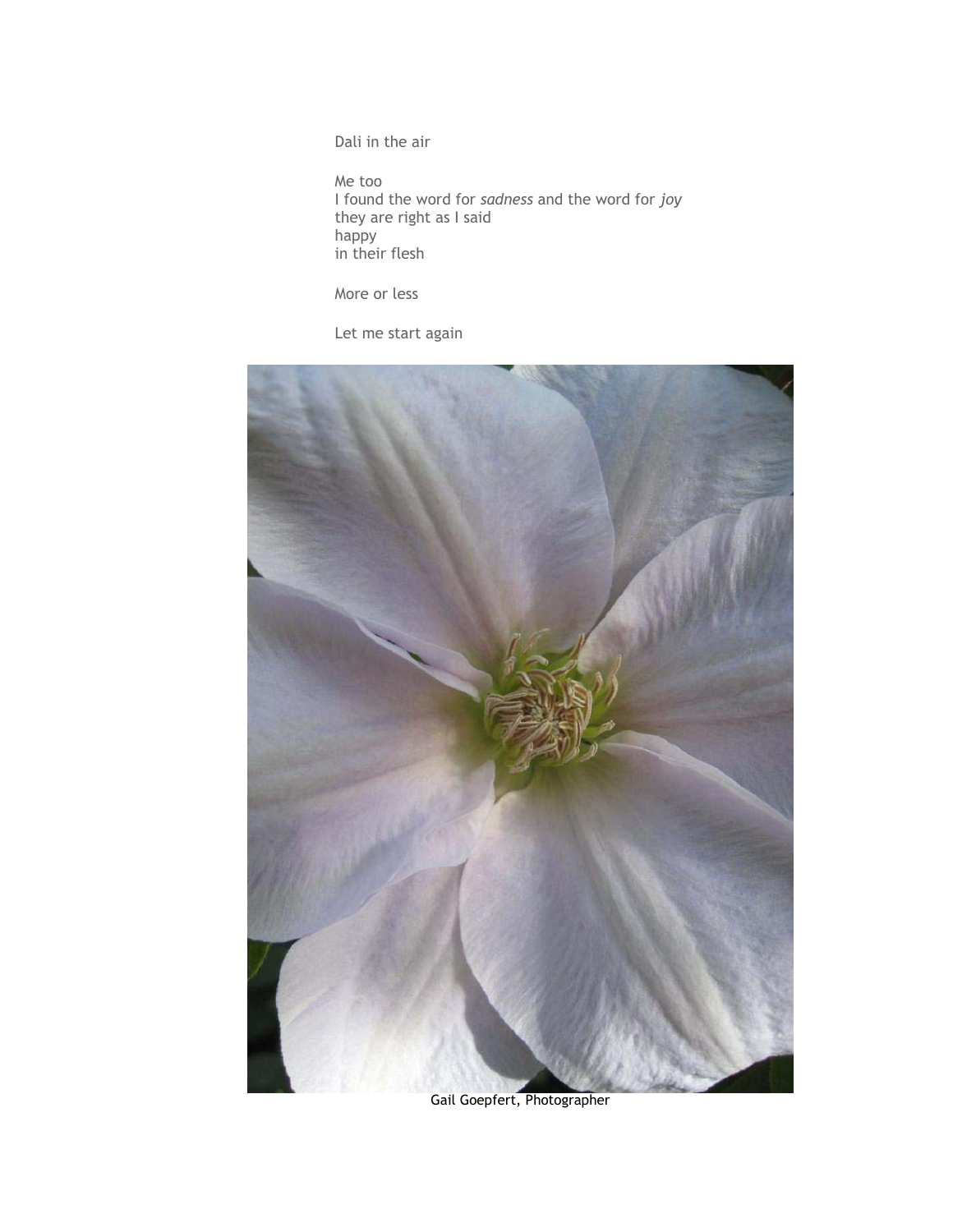**That's Life By Kenny Sommer**  He was born for greatness But his youth is another life Bruce could do anything But no one saw the weakness inside Got the lot So many friends Was in newspapers and on tv Now an aging artist Who doesn't get many checks Still praised with talent Mr. Cohen Even meets lots of girls Still can make it Give off lots of light Send him down some space based power He needs to fight, be strong Lucky to be a cat 9 lives Family of love He has no wife, no kids Many old loves Bruce drives with shame in his eyes Looks forward at the open road



Miranda Dotson, Photographer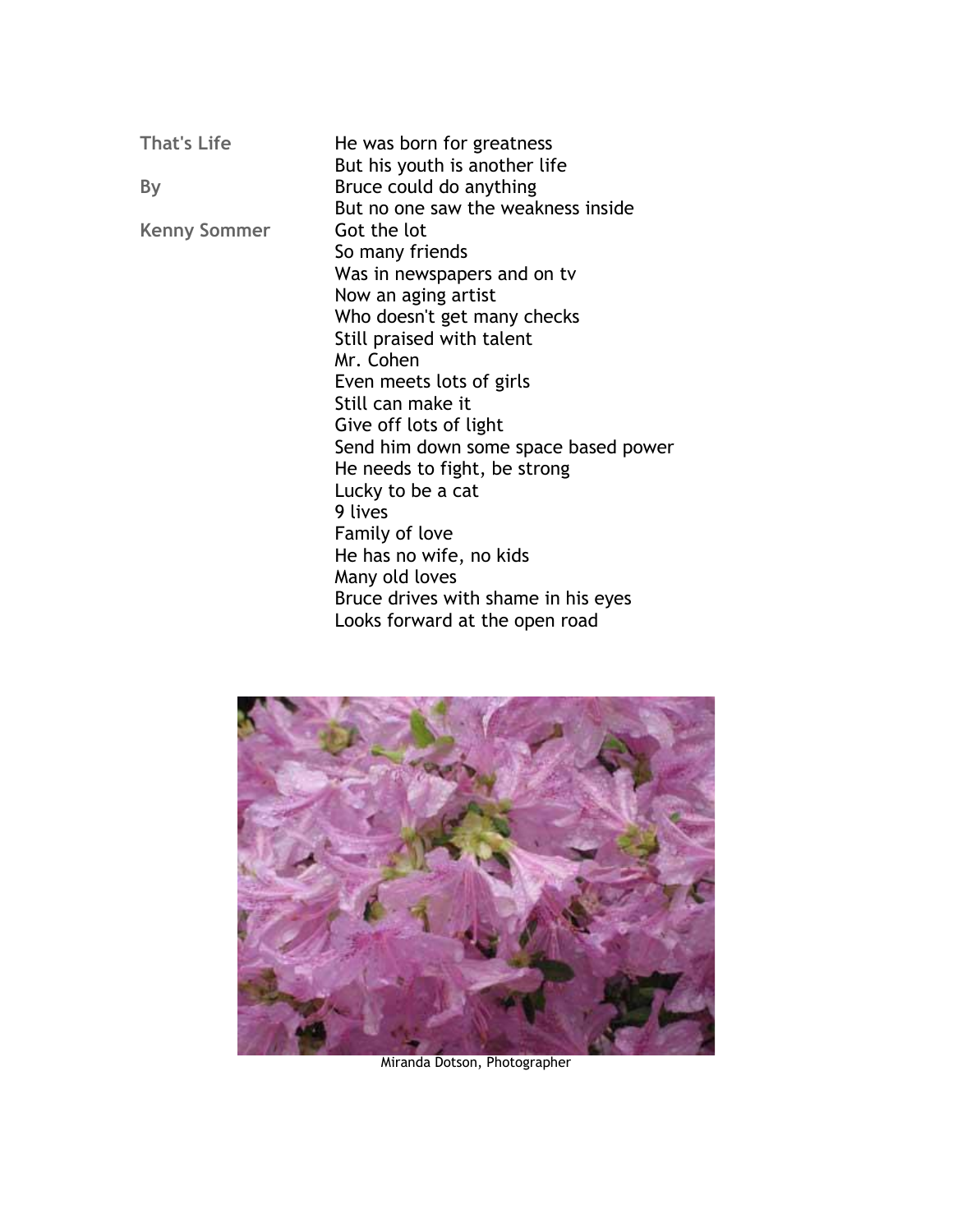**Fancy On The Kingdom Come By**  First, is to be worthy. That, I suppose, means purity in love. Then, Benny Goodman plays "Memories of You." Suddenly, we stand together in the unity we shared before we were soiled by the world.

**Robert Klein Engler**  The "I love you," said when I was a fool, I repeat, but in harmony with the angels. We could be alive in a Russian dacha. The summer garden is replete with greenery, just like in a novel by Turgenev.

> A rider comes from Moscow. Michael with his cello joins us for the weekend. The days have new axles I touch light in your hair. Hunger finds the Eucharist. Meanwhile, in Rome, the Lord appears. Cardinals

pester the Pope, "What to do? It makes us dizzy." He replies with his paternal love, "Just look busy."



Miranda Dotson, Photographer

| <b>My Tears</b><br>By  | I spoke my mind to the Lord Almighty<br>He shant forget our talk<br>He thought he had me just where he wanted<br>But I got in the last word |
|------------------------|---------------------------------------------------------------------------------------------------------------------------------------------|
| <b>Bruce E. McNutt</b> | When the interrogation was over<br>His Lordship, His Son looked beaten<br>There were tears in their eyes                                    |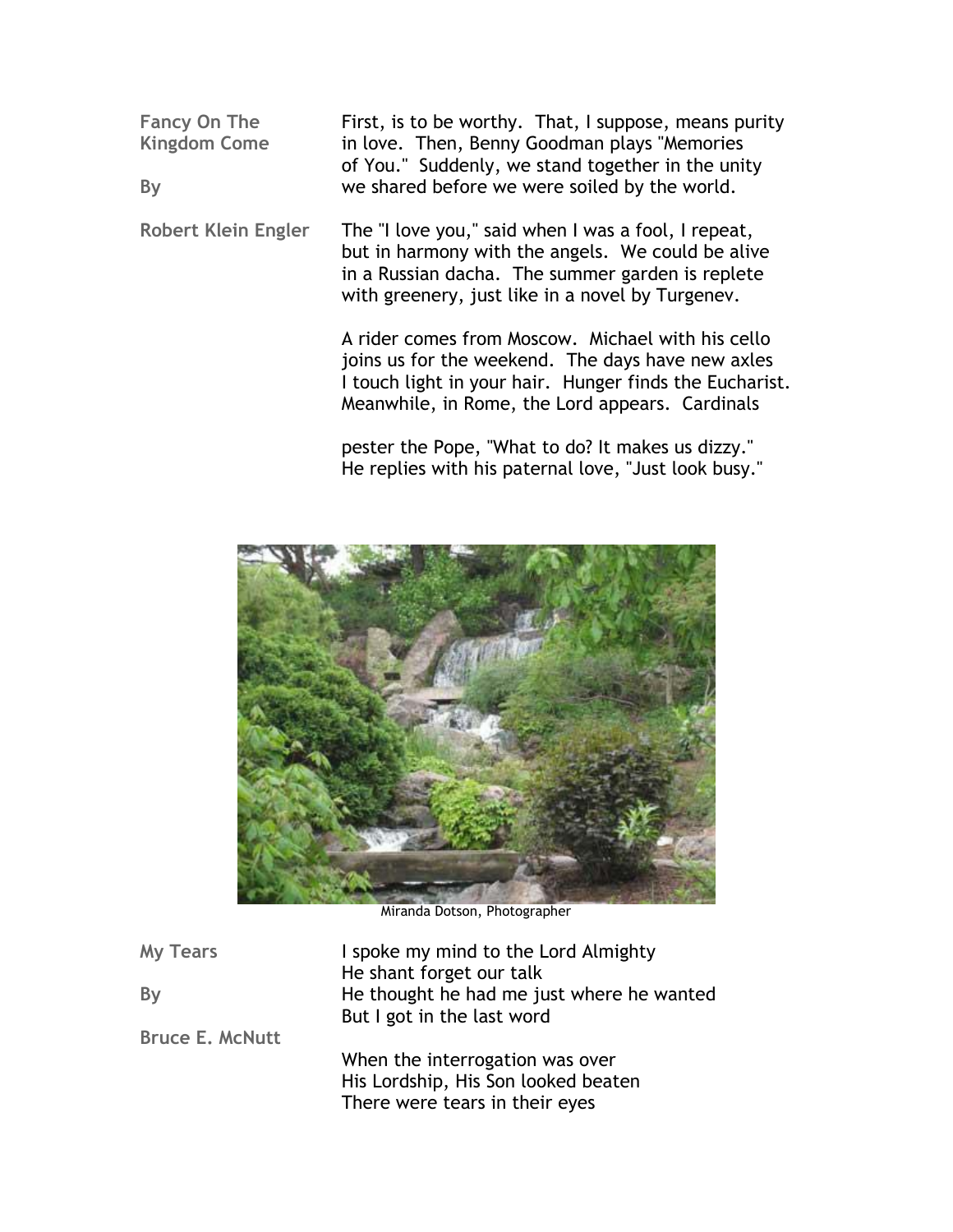When they looked into me

They invited me to an empty room without color With two doors leading to who knows where They must think me dumb Or without common sense

This is obviously a test of my judgment, mettle and will Pick one and your fate will be sealed I must wait them out

The two doors, identical in every way, solid oak with a fine veneer My choice would be a guess, not good odds But I could not let them have the last say So I assumed the yogi position and did not move

Determined to stay there forever to thwart my fate My soul ultimately perished from starvation or so I think By doing nothing, I had confirmed their prediction They knew all along I could not be saved

Their tears Their tears were for me



Miranda Dotson, Photographer